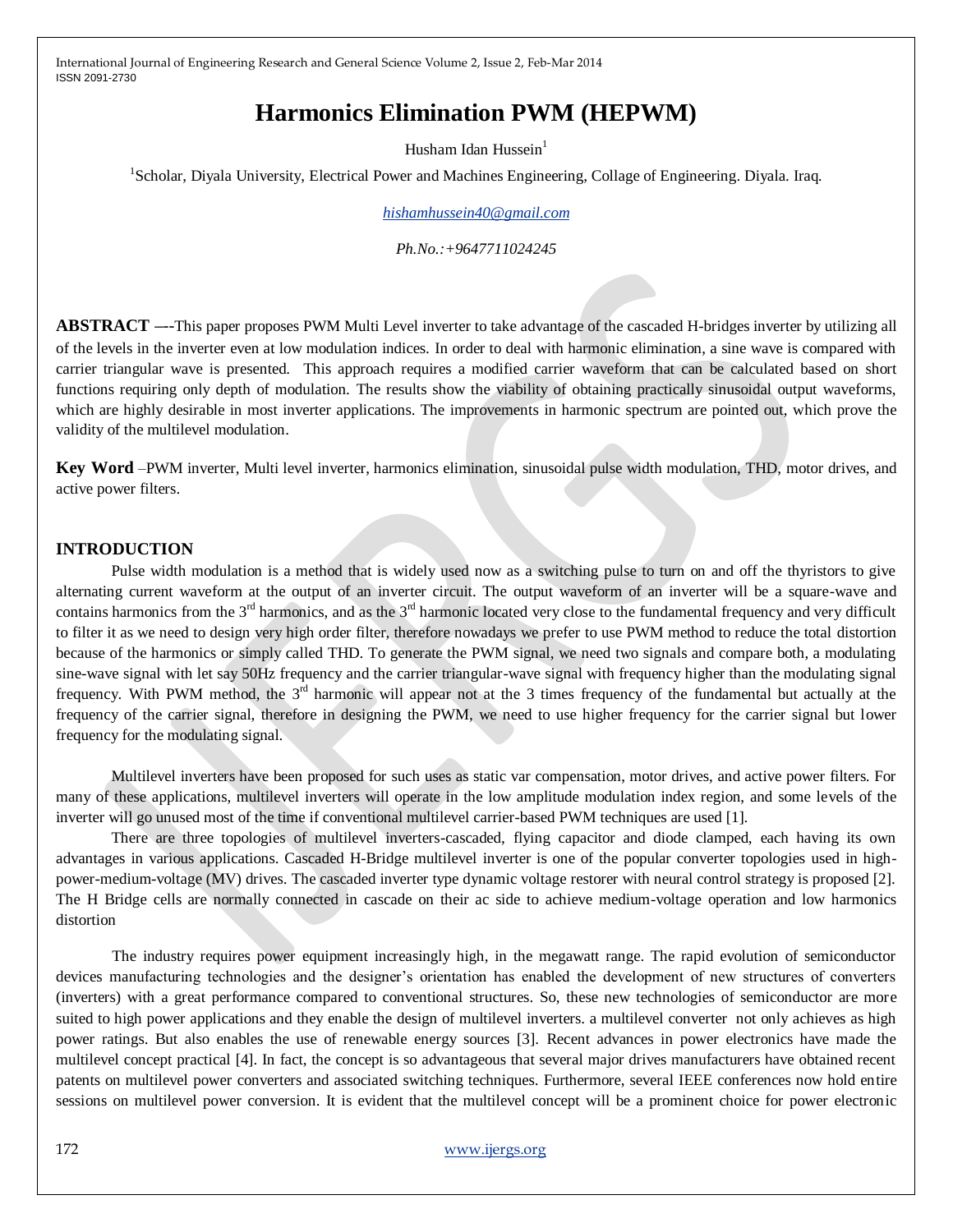systems in future years, especially for medium-voltage operation. Finally, the simulation of a multilevel PWM single phase inverter is designed and harmonics elimination analysis is achieved.

#### **MULTI LEVEL INVERTER STRUCTURES**

As previously mentioned, three different major multilevel converter structures have been applied in industrial applications: cascaded H-bridges converter with separate dc sources, diode clamped, and flying capacitors. it should be noted that the term multilevel converter is utilized to refer to a power electronic circuit that could operate in an inverter or rectifier mode. The multilevel inverter structures are the focus of in this paper. A seven level single phase cascaded inverter consists of three full bridges connected in series on the AC side. Each bridge can create three different voltage levels. Due to switch combination redundancies, there are certain degrees of freedom of how to generate the multilevel AC output voltage. The AC outputs of each of the different full-bridge inverter levels are connected in series such that the synthesized voltage waveform is the sum of the inverter outputs. The number of output phase voltage levels L in a cascade inverter is defined by  $L = 2s+1$ , where s is the number of separate DC sources.

Each H-bridge is fed with the same value of DC voltage hence it can be called as symmetrical cascaded multilevel inverter. Each full bridge inverter can generate three different voltage outputs: +Vdc, 0, and –Vdc. The phase output voltage is synthesized by sum of three inverter outputs, van= va1+ va2+ va3. (1)

The seven-level output waveform is obtained by different switching combinations. For a stepped waveform such as the one depicted in **Figure (1b)** with s steps, the Fourier Transform for this waveform follows [5, 6]:



FIGURE 1.a) SINGLE-PHASE STRUCTURE OF A SEVEN CASCADED H-BRIDGES INVERTER, b) OUTPUT PHASE VOLTAGE WAVEFORM OF 7-LEVEL CASCADE INVERTER WITH 3 SEPARATE DC SOURCES

From eq. (2), the magnitudes of the Fourier coefficients when normalized with respect to Vdc are as follows:

$$
H(n) = \frac{4c}{n\pi} + [\cos(n\theta 1) + \cos(n\theta 2) + \dots + \cos(n\theta s)], \qquad , n = 1,3,5,7,9,\dots
$$
 (3)

The conducting angles, θ1, θ2,..., θs, can be chosen such that the voltage total harmonic distortions a minimum. Generally, these angles are chosen so that predominant lower frequency harmonics, 5th, 7th, 11th, and 13th, harmonics are eliminated [7].

The main advantages and disadvantages of multilevel cascaded H-bridge converters are as follows [8, 9].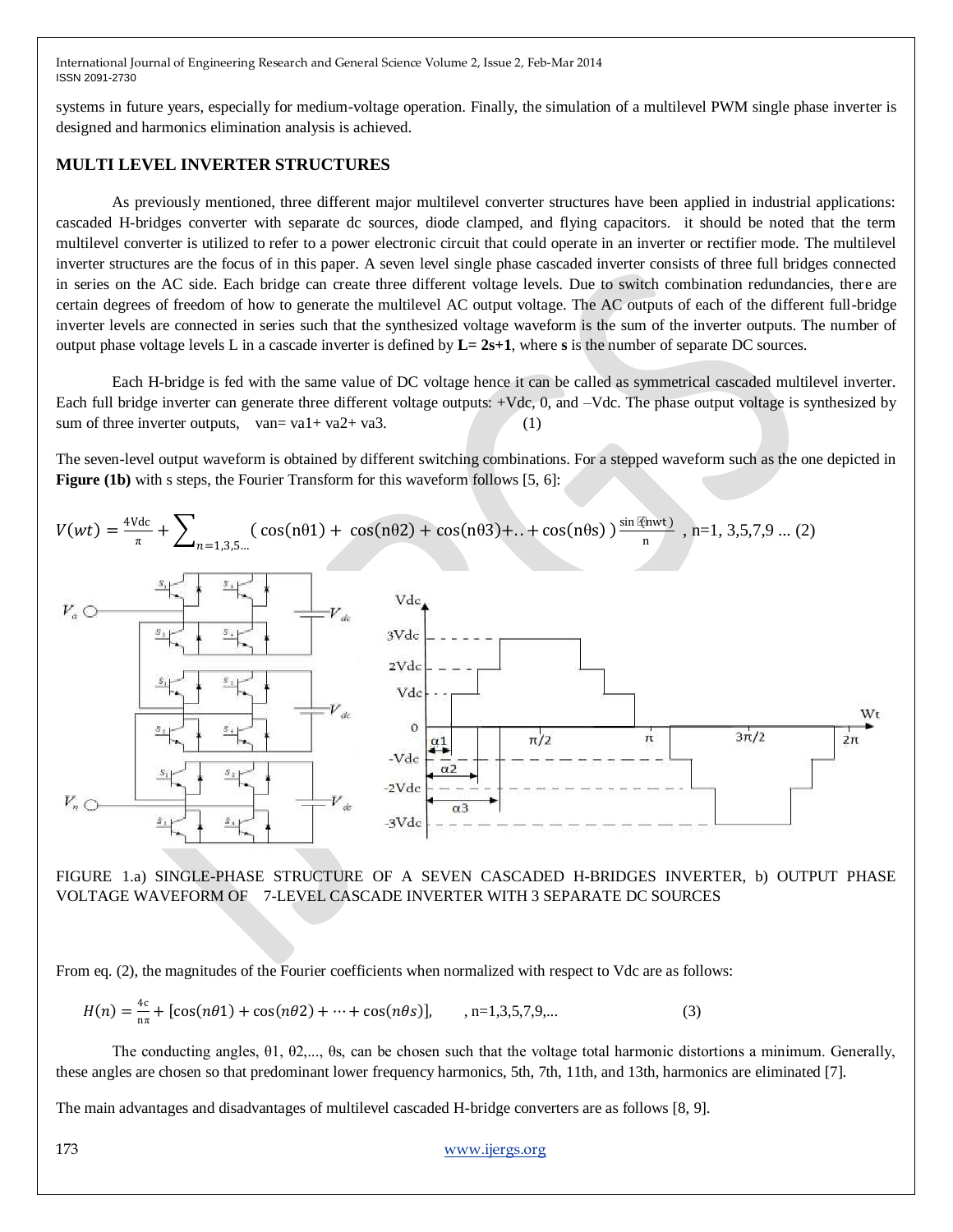Advantages:

- The number of possible output voltage levels is more than twice the number of dc sources  $(L= 2s+ 1)$ .
- The series of H-bridges makes for modularized layout and packaging. This will enable the manufacturing process to be done more quickly and cheaply.

Disadvantages:

 Separate dc sources are required for each of the H-bridges. This will limit its application to products that already have multiple DCSs readily available.

The cascaded inverter as shown in Figure (1a) has 12 inverter states which allow bi-directional current flow and a fixed inverter output voltage. They are listed in Table (1).

| <b>SWITCHING</b> | <b>VOLTAGE Van</b> |       |       |   |    |       |       |
|------------------|--------------------|-------|-------|---|----|-------|-------|
| <b>STATE</b>     |                    |       |       |   |    |       |       |
|                  | $+V$               | $+2V$ | $+3V$ | 0 | -V | $-2V$ | $-3V$ |
| S1               | 1                  | 1     | 1     | 0 | 0  | 0     | 0     |
| <b>S2</b>        | 1                  | 1     | 1     | 1 | 0  | 0     | 0     |
| S3               | 0                  | 0     | 0     | 0 | 1  | 1     | 1     |
| S4               | 0                  | 0     | 0     | 1 | 1  | 1     | 1     |
| S5               | 0                  |       |       | 0 | 0  | 0     | 0     |
| S6               | 1                  | 1     | 1     | 1 | 1  | 0     | 0     |
| S7               | 0                  | 0     | 0     | 0 | 0  | 1     | 1     |
| S8               | 1                  | 0     | 0     | 1 | 1  | 1     | 1     |
| S9               | 0                  | 0     | 1     | 0 | 0  | o     | 0     |
| S10              | 1                  | 1     | 1     | 1 | 1  | 1     | 0     |
| <b>S11</b>       | 0                  | 0     | 0     | 0 | 0  | 0     | 1     |
| <b>S12</b>       |                    |       | 0     |   | 1  | 1     | 1     |

# TABLE 1 INVERTER STATE OF CASCADED SEVEN LEVEL INVERTER

# **PULSE-WIDTH MODULATION PWM AND SIGNAL DEFINITIONS**

The Pulse-width Modulated (PWM) inverter is the most favoured one for industrial applications. The control schemes of PWM inverters are broadly classified as programmed PWM inverters and sinusoidal PWM inverters. The sinusoidal PWM method is very popular in many applications. Linear algebraic equations are solved to obtain the switching angles resulting in eliminating the unwanted harmonics.

Pulse-width modulation can take different forms. The pulse frequency is one of the most important parameters when defining a PWM method and can be either constant or variable. A constant-frequency (CF) PWM signal can be produced simply by comparing a reference signal, r (t), with a carrier signal, c (t), as depicted in Figure(2).

Three types of carrier signals are commonly used in constant-frequency PWM:

1. Sawtooth Carrier, reported in Figure(2.a): The leading (rising) edge of PWM output occurs at fixed instants in time while the position of the trailing (falling) edge is modulated as the reference signal level varies. Hence the method is also called constantfrequency trailing-edge modulation.

2. Inverted Sawtooth Carrier, reported in Figure(2.b): The trailing (falling) edge of PWM output occurs at fixed instants in time while the position of the leading (rising) edge is modulated as the reference signal level varies. The method is usually referred to as constantfrequency leading-edge modulation.

174 [www.ijergs.org](http://www.ijergs.org/)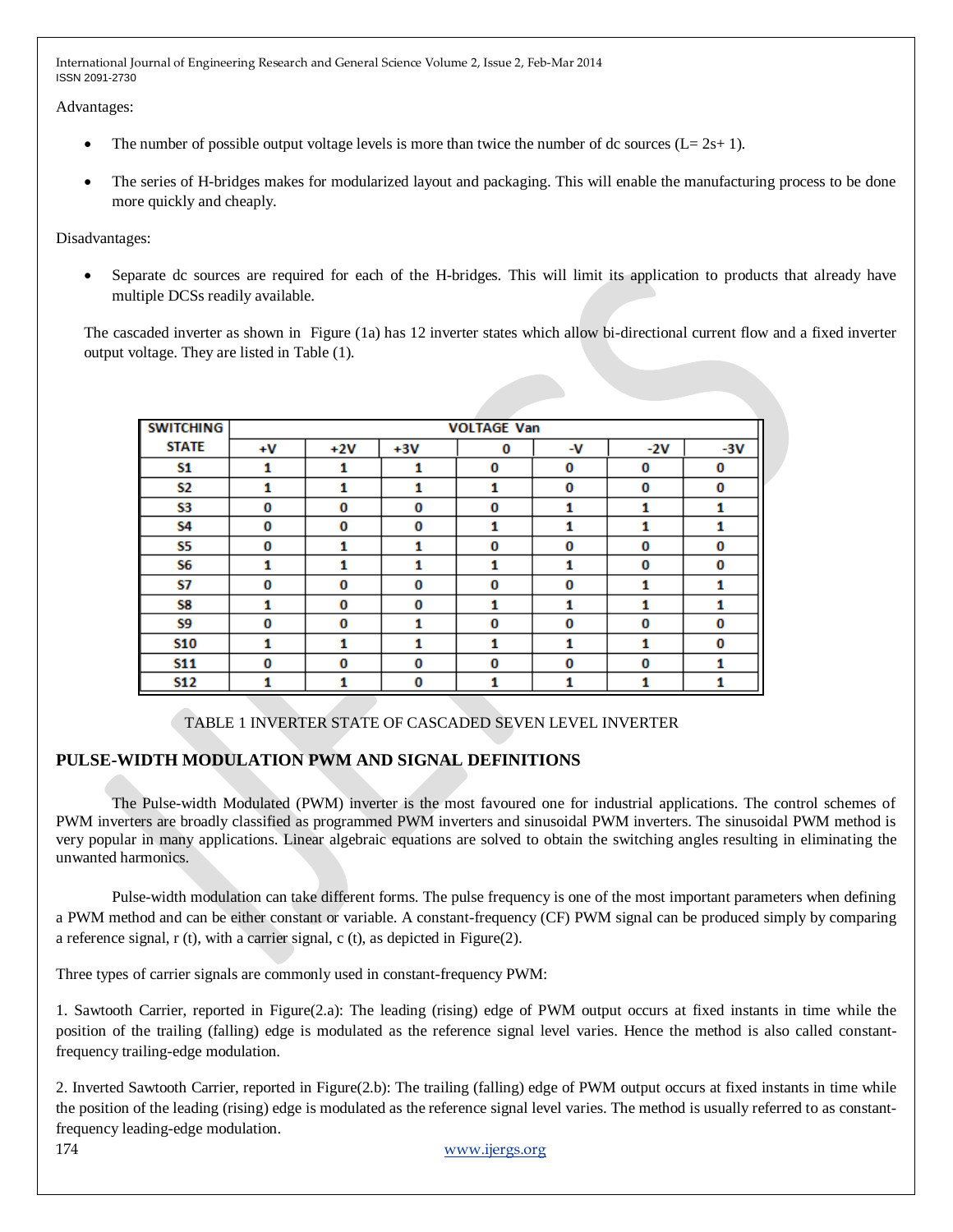3. Triangle Carrier, reported in Figure (2.c): Both the leading edge and the trailing edge of the PWM output is modulated. The rising and falling edge of the triangle are usually symmetric so that the pulse is centred within a carrier cycle when the reference is a constant. The method is called constant-frequency double-edge modulation.



Figure (2) PULSE-WIDTH MODULATION, a) SAWTOOTH CARRIER ,b) INVERTED SAWTOOTH CARRIER, c) TRIANGLE CARRIER.

For AC–DC and DC–AC converters, the reference signal typically contains at least one sinusoidal component at the fundamental frequency of the AC input or output of the converter. For poly-phase converters, each phase will have a separate reference and their sinusoidal components are shifted from each other by the same phase angle that separates the input or output phase voltages. Often, the PWM references also contain harmonics of the fundamental component.

#### **DESIGN CALCULATIONS AND CONSIDERATIONS**

In order to eliminate 7 non-zero harmonics, we will need to obtain the angles from the earlier equation. And using the equations, we have 7 non-linear equations with 7 variables; now we need to use **eq. (1)** to calculate the angles using Newton- Raphson method of iteration. And finally we obtain the angles.

In general Fourier series is given by,

 $V(wt) = ao + \sum_{n=1}^{\infty} (ancosnwt + bnsinnwt)$ (4)

In this case Fourier series expansion of output voltage waveform is given by

$$
V(wt) = \sum_{n=1}^{\infty} (bnsin nwt)
$$
 (5)

Where  $a_0=a_n=0$  (due to quarter wave symmetry)

 $bn = \frac{1}{n}$  $\frac{1}{\pi}\sum_{0}^{2\pi} Vdc$  sin nwt dwt (6)

$$
bn = \frac{4Vdc}{n\pi} \cos n \alpha \tag{7}
$$

$$
bn = \frac{4Vd}{n\pi} \sum_{i=0}^{s} \cos n\alpha i \qquad (8)
$$

Where the modulation index **M** is defined as

$$
M = \frac{\Delta V1}{4Vdc} \tag{9}
$$

For a 7-level inverter, the equations should be solved, and the switching angles must be less than  $\pi/2$ .

The Pspice schematic diagram of 7level inverter and comparator circuits is shown in Fig. (3) and Fig. (4), respectively.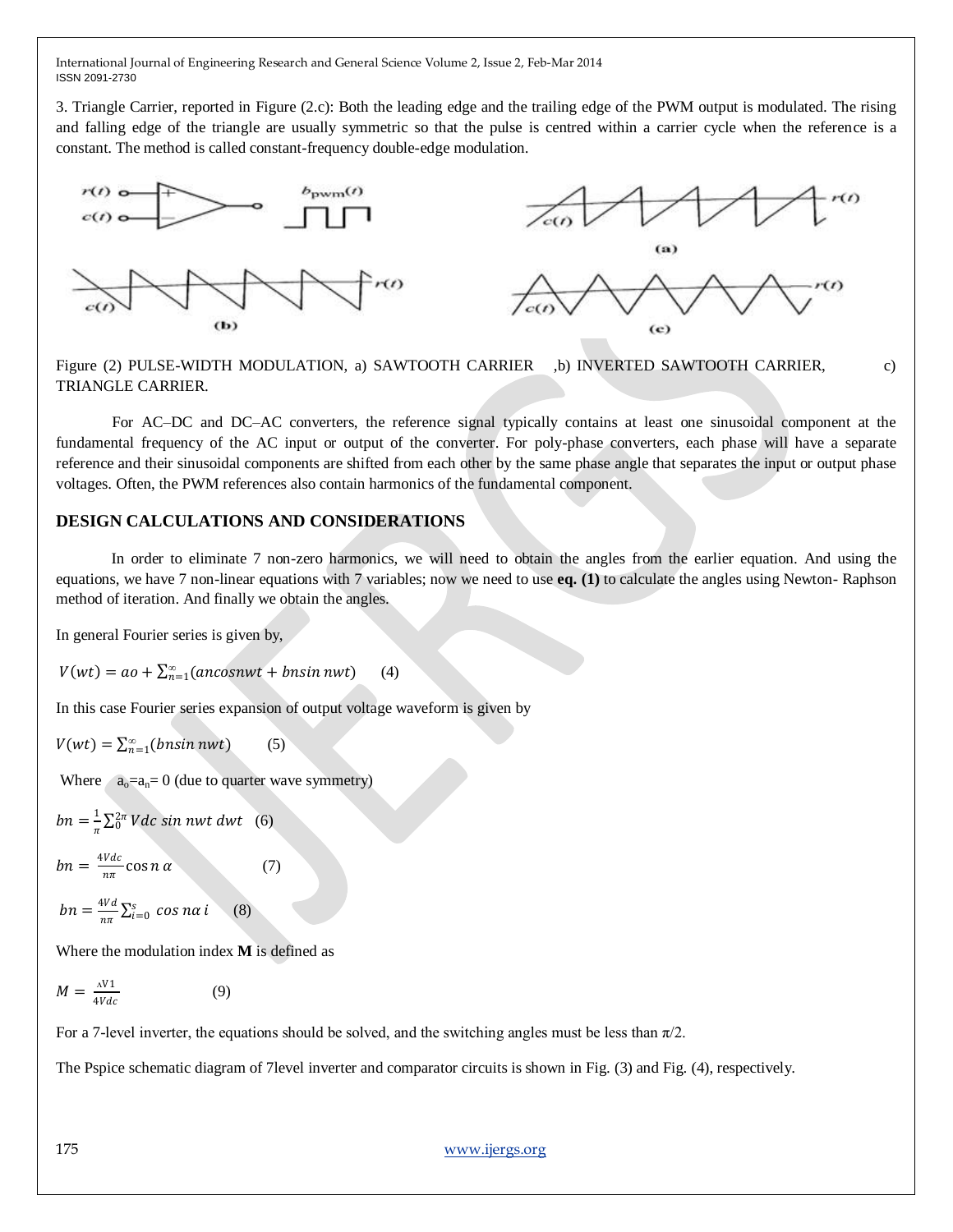

Figure (3) SINGLE PHASE SEVEN-LEVEL CASCADED MULTILEVEL INVERTER



## FIGURE (4) COMPARATOR



Figure (5) shows the input carrier and references waveforms and output comparator U1 and U2 waveforms.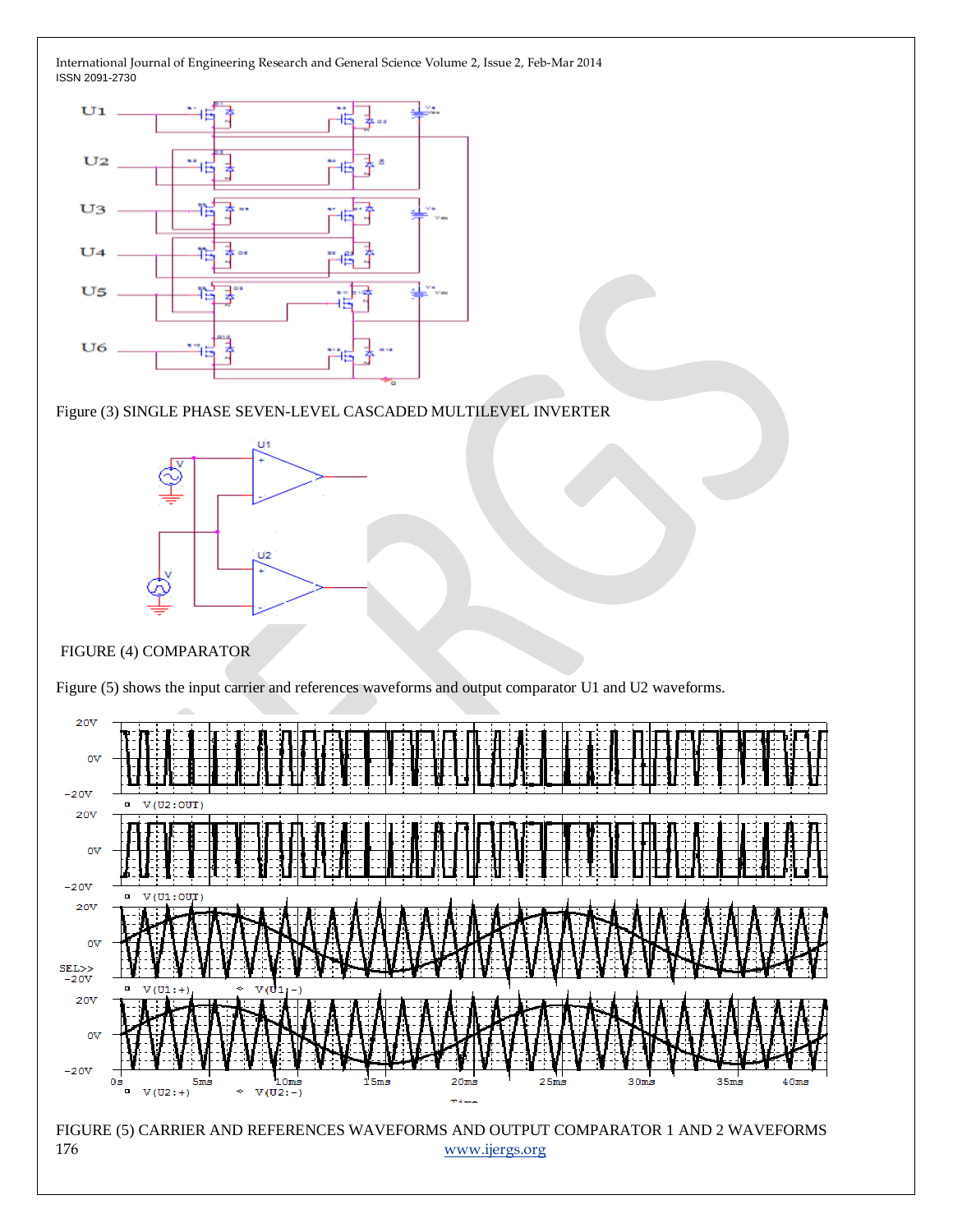International Journal of Engineering Research and General Science Volume 2, Issue 2, Feb-Mar 2014 ISSN 2091-2730  $20V$  $-1.0V$  $20V$ o.  $201$  $v(02100T)$ <sup>40</sup> V (U1 : OUT)  $V(01)$ 

## FIGURE (6) REFERENCES WAVEFORMS AND OUTPUT COMPARATOR U1 AND U2 WAVEFORMS.

## **SIMULATION RESULTS AND DISCUSSION**

The simulation model of single phase seven level inverter is shown in Fig. (3). It consists of three full bridge inverters connected in series. The switching pulses are given from the switching circuit to the switches. The single phase AC output is given to the load. The input voltages for all the three full bridge inverters are same.

The THD values for different values of modulation index are shown in the Fig.7. From the Figure, it can be inferred that when modulation index is higher, the THD value is lower. Hence the simulation results are shown for M=0.8.



#### FIGURE.(7). THD FOR VARIOUS VALUES OF MODULATION INDEX

FIGURE (8) shows the Switching Pulses for Seven-Level Cascaded Multilevel Inverter Simulation with MI=0.83. and the input voltage was 100V for each bridge of multilevel inverter . The switching angles obtained using eq. (8), and given to the switching circuit whose output is given to switches of cascaded multilevel inverter.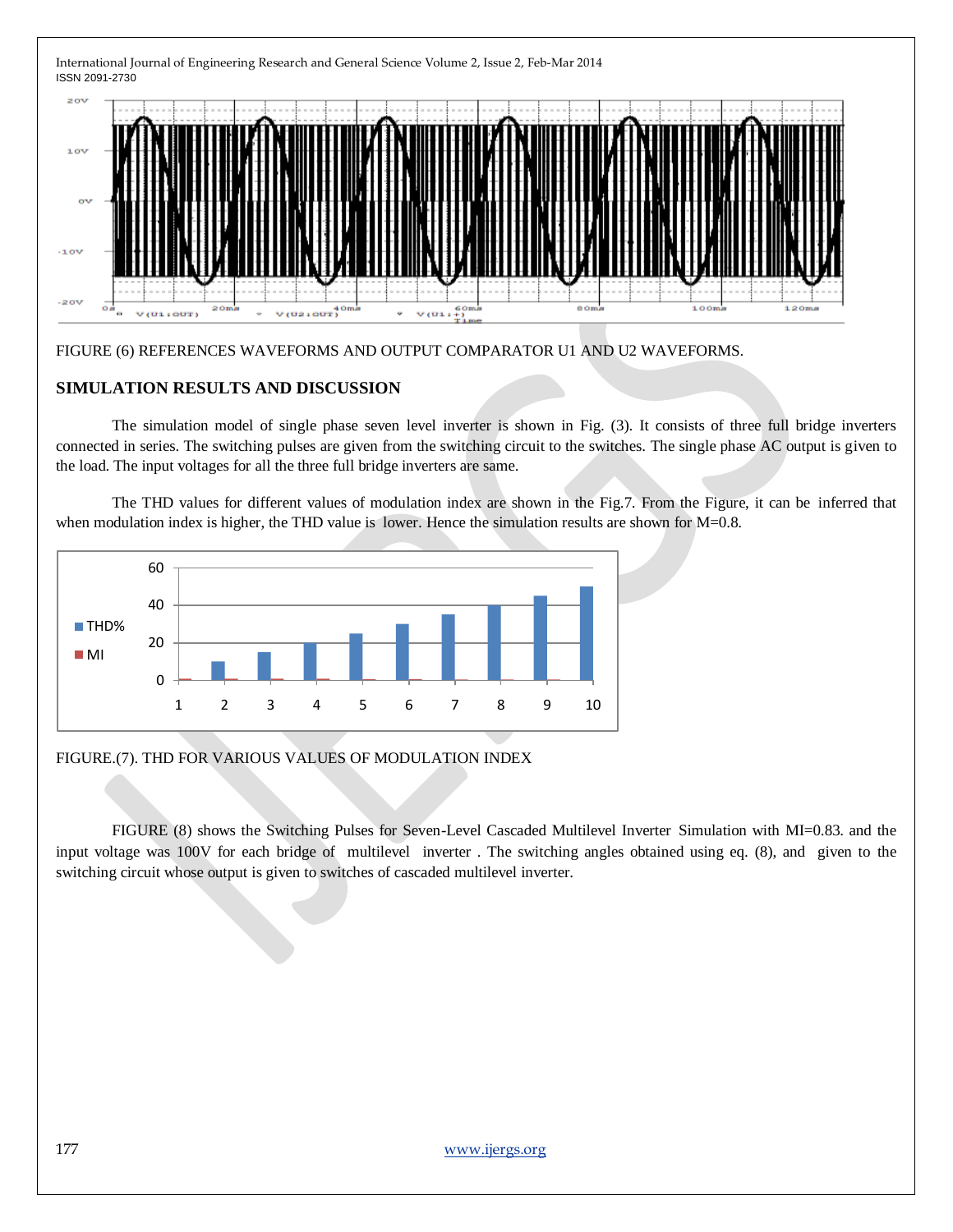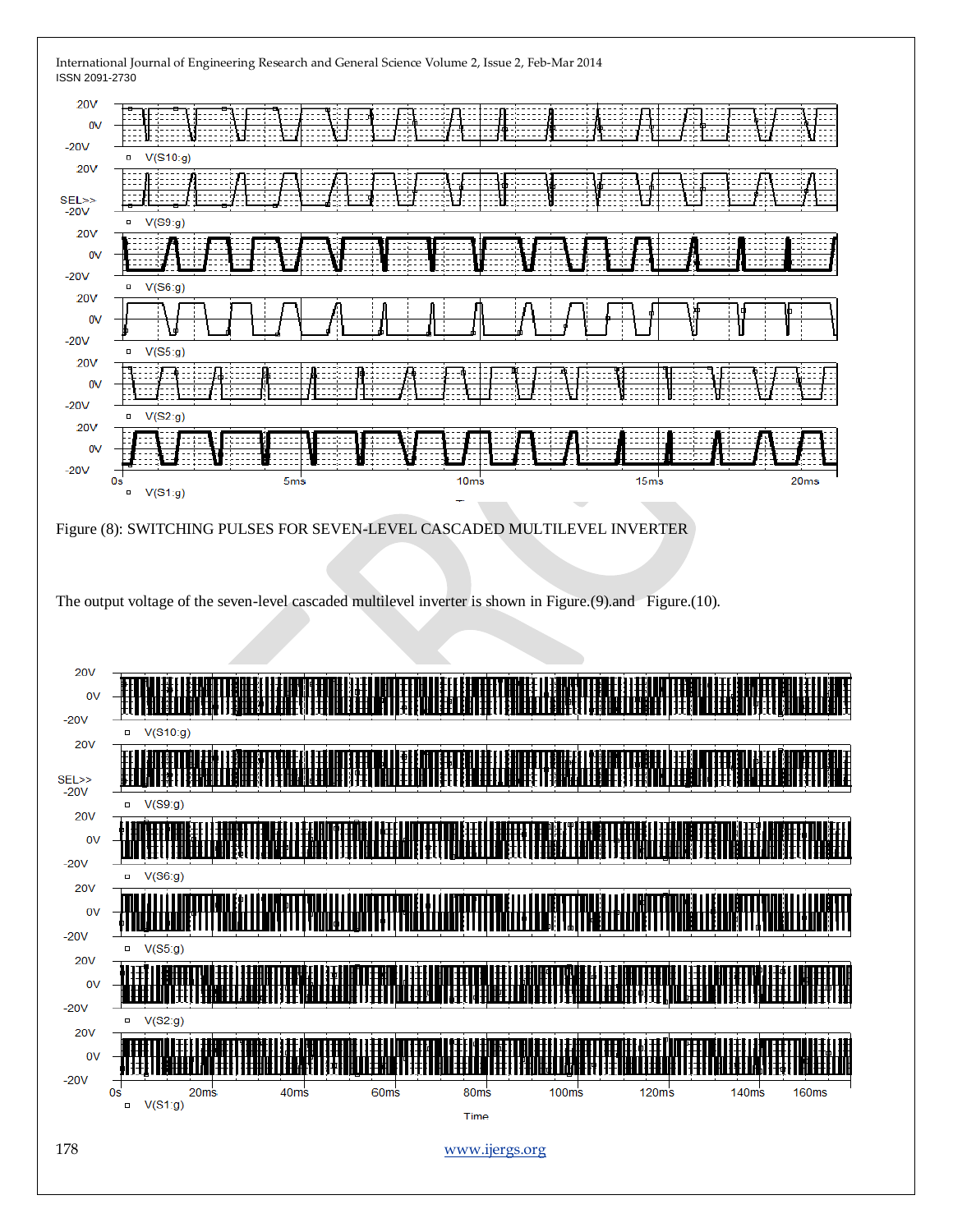# FIGURE (9) THE OUTPUT FOR EACH SWITCH



# FIGURE (10) THE OUTPUT FOR ALL SWITCHES



FIGURE 11: FREQUENCY SPECTRA OF THE CIRCUIT WITHOUT FILTER

179 [www.ijergs.org](http://www.ijergs.org/)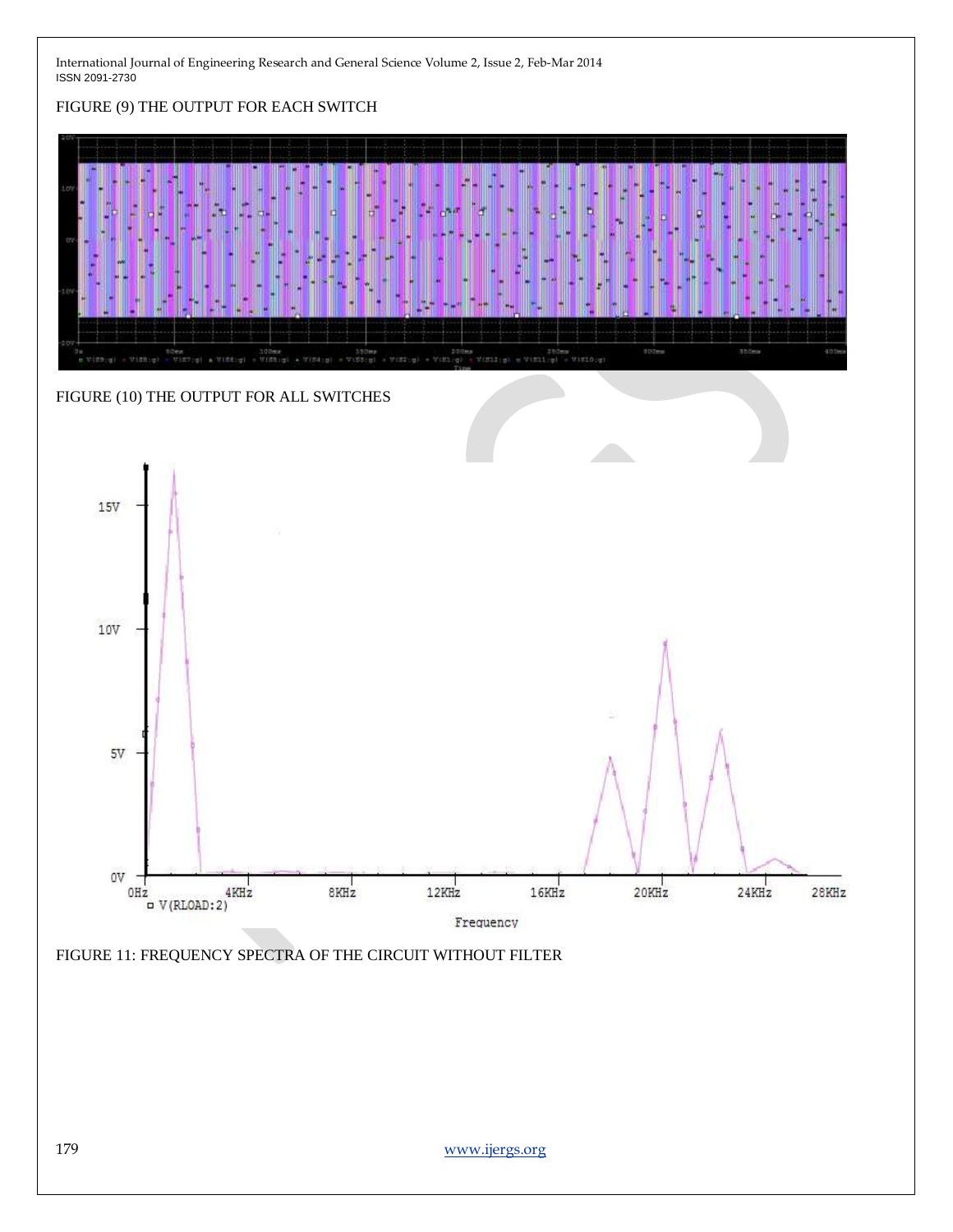





40V

20V